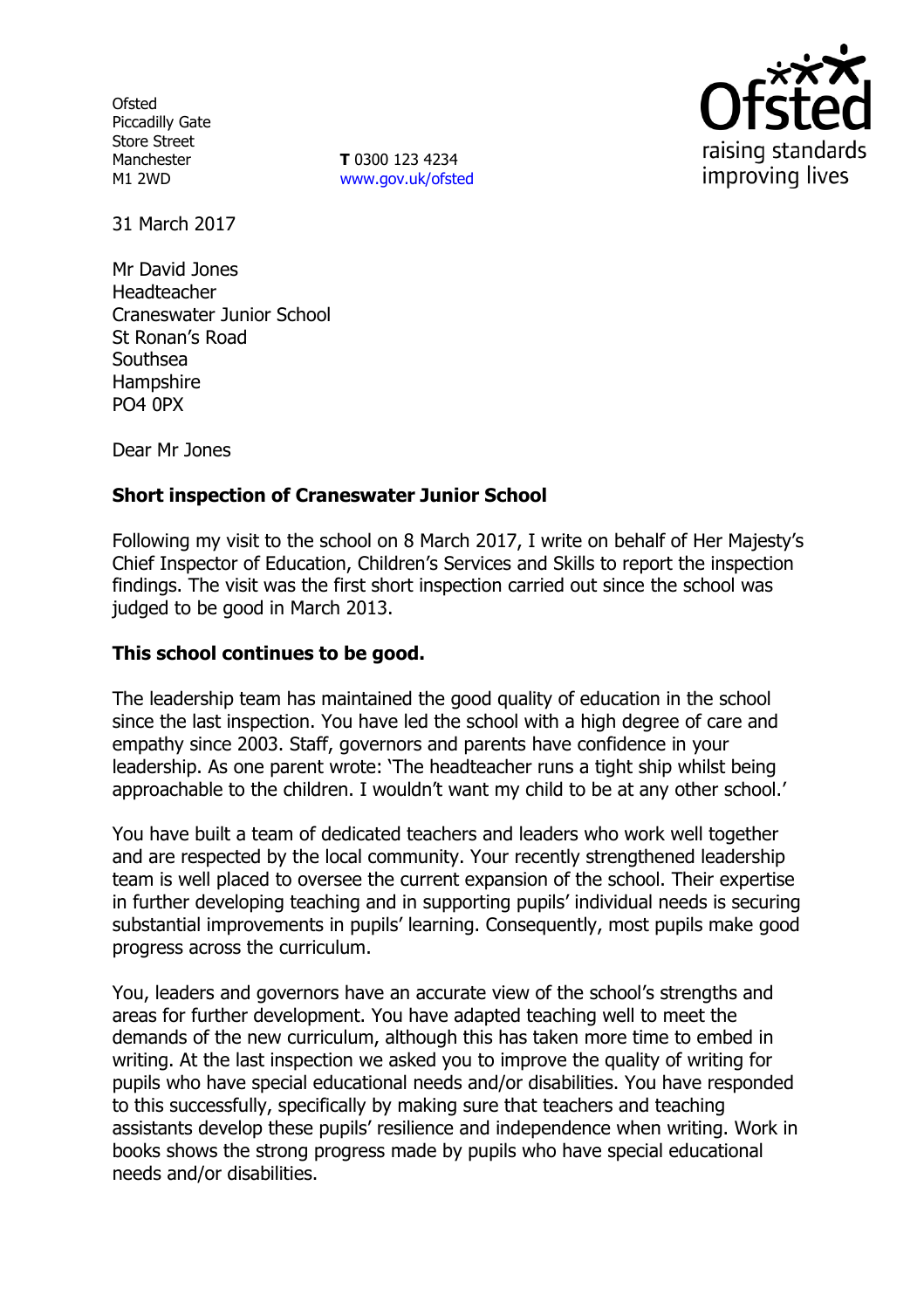

The previous inspection judged behaviour to be outstanding, and this has not changed. You and your team make sure the school has a friendly and welcoming community atmosphere. Pupils are exceptionally well behaved in lessons and around the school. They are confident, enjoy learning, work hard, and readily participate in the extra-curricular activities which you provide, such as 'coding club' and the school council. Attendance is high and improving still further, including for groups of pupils who have previously struggled to come to school regularly. Several parents were keen to tell me how well their children settle at your school, particularly those who join from outside of Portsmouth. The inclusive culture of your school is best exemplified by the weekly singing assembly, when all pupils and teachers sing the school song joyfully together.

# **Safeguarding is effective.**

You and your team ensure that pupils are well cared for and safe. Leaders and governors have made sure that recruitment procedures are robust and that staff training in child protection is thorough. Staff speak confidently about how to report any concerns they may have and know that they are taken seriously. You act promptly, involving outside agencies where appropriate, so that pupils get the care they need. The pupils I spoke to were very clear that they know how to keep themselves safe, both online and in their community. They said that bullying is rare, but if it does happen it is sorted out quickly. Pupils told me that there is always an adult they can talk to if they have a problem. They feel safe and happy in school. The vast majority of parents agree. As one parent said: 'My daughter goes to school smiling every morning and she feels safe and respected there.'

# **Inspection findings**

- During this inspection, my focus areas were: how well the culture in the school promotes safeguarding; how effectively the school teaches writing, particularly for boys; how well the school makes sure that pupils make good progress in mathematics and in reading, particularly disadvantaged pupils; and whether leaders are ensuring that good-quality teaching is helping pupils to make rapid progress from their starting points.
- **Previously published results show that pupils did not make as much progress as** they could in writing, particularly middle-attaining pupils and boys. You have addressed this by changing how writing is taught, paying particular attention to grabbing boys' attention from the start of a project. You have also focused on improving pupils' confidence in writing, as well as the quality of what they write, by creating frequent opportunities to talk about their writing with each other. You have increased the opportunities for pupils to practise their writing. You expect the same standards in writing across the whole curriculum, so that pupils' work in their topic books is planned, edited and improved in the same way as in their English books. Pupils who need extra help with their writing appreciate the careful attention teachers pay to their work, which is helping them to improve rapidly. The school's information shows that an improved proportion of pupils are now achieving the expected standard in writing. However, you acknowledge that more pupils should now be aiming to achieve the high standard in writing,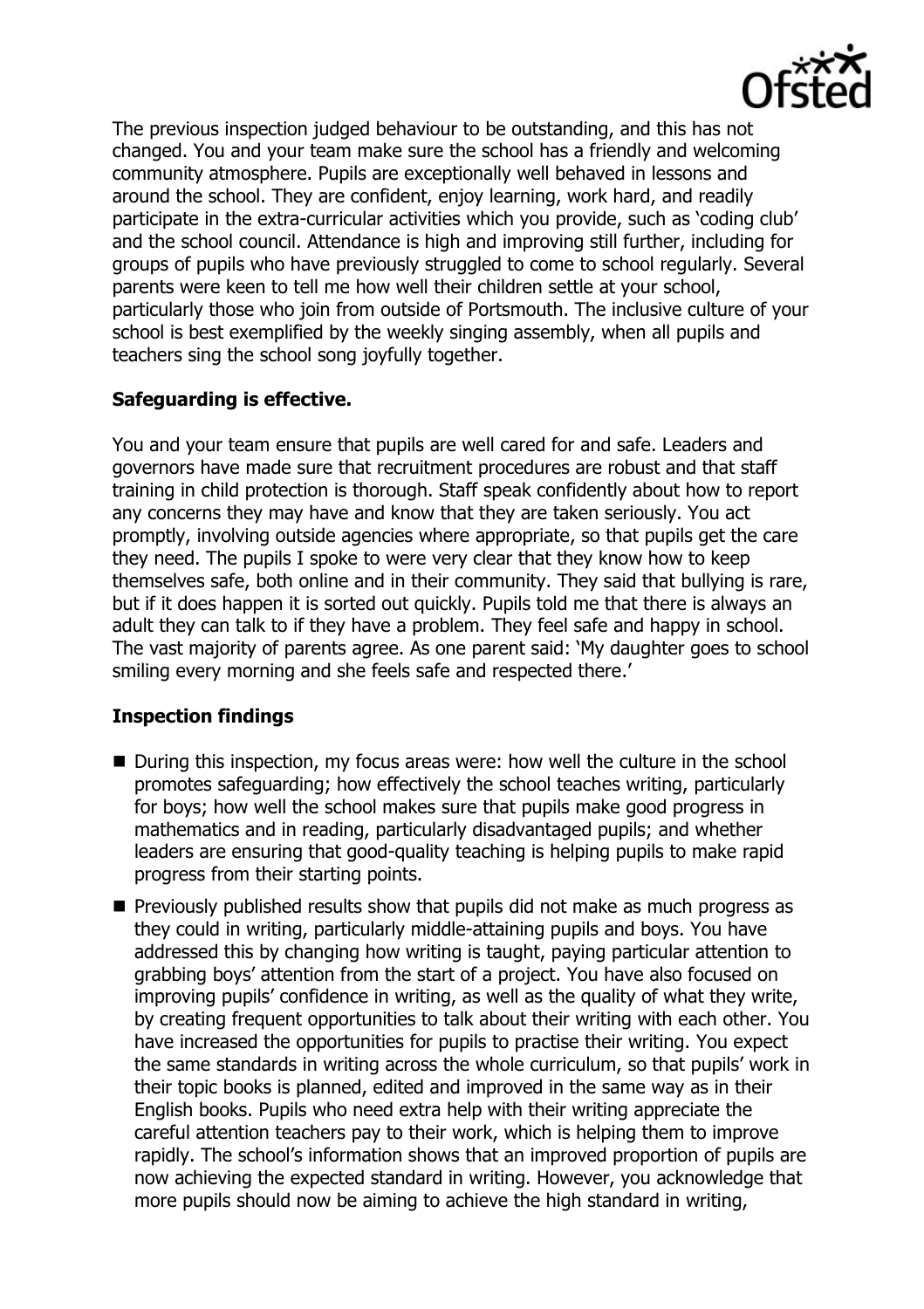

particularly the most able pupils.

- Last year, pupils' progress in mathematics was similar to pupils' progress nationally. However, disadvantaged pupils made less progress than they are capable of. Your thorough evaluation of what this group of pupils need to do to make rapid progress has led to changes in teaching and to the curriculum, which are helping all pupils to improve their mathematical understanding. Teaching carefully tracks disadvantaged pupils' next steps in learning so that pupils are clear about what they need to do to improve. The increased use of practical equipment is helping them to solve mathematical problems more effectively. You make sure that pupils apply their mathematical skills well across the curriculum. For example, in science, pupils enjoyed working out the angles of reflection in laser mazes. They then wrote about their learning in detail, further strengthening improvements in both mathematics and in writing. As a result of this careful work, the progress of all pupils in mathematics is more rapid and the progress of disadvantaged pupils is accelerating towards that of other pupils nationally.
- You have made sure that pupils, including disadvantaged pupils, are making more progress in reading than they have in the past. Reading has a high priority in your school, with frequent opportunities for pupils to read during the school day. Teaching assistants skilfully support pupils who need extra help with phonics to improve their reading skills. A renewed, consistent focus on teaching reading and careful attention to the type of books read in class is helping all pupils to gain confidence in their reading abilities and to make more progress, particularly boys and disadvantaged pupils. Leaders have made sure that pupils with little access to books outside of school are able to take more books home from the well-stocked library. Older boys suggest books which they have enjoyed to younger ones, so helping boys to read more widely and enthusiastically. Pupils I spoke to during the inspection were very keen to tell me that they were getting better at reading. One pupil confidently explained that he now enjoys reading books without pictures, 'because I am more able to imagine the setting and the characters that way'.
- At the last inspection we asked you to further improve the quality of teaching across the school. You and your able senior team have successfully addressed this through the high priority you give to training all teachers and teaching assistants to be the best that they can be. Your regular monitoring has allowed you to accurately identify the strengths in teaching and to act where necessary to improve areas of weakness. Staff appreciate opportunities to research more effective ways to improve learning for the pupils in your school. They frequently reflect on their practice, most recently honing their skills so that they have a deeper understanding of how to meet the needs of disadvantaged pupils and to challenge the most able pupils more consistently. Knowledge of what works best is shared among staff well so that your records show teaching is constantly improving, and pupils, especially those who are disadvantaged, are making more progress than they have in the past.